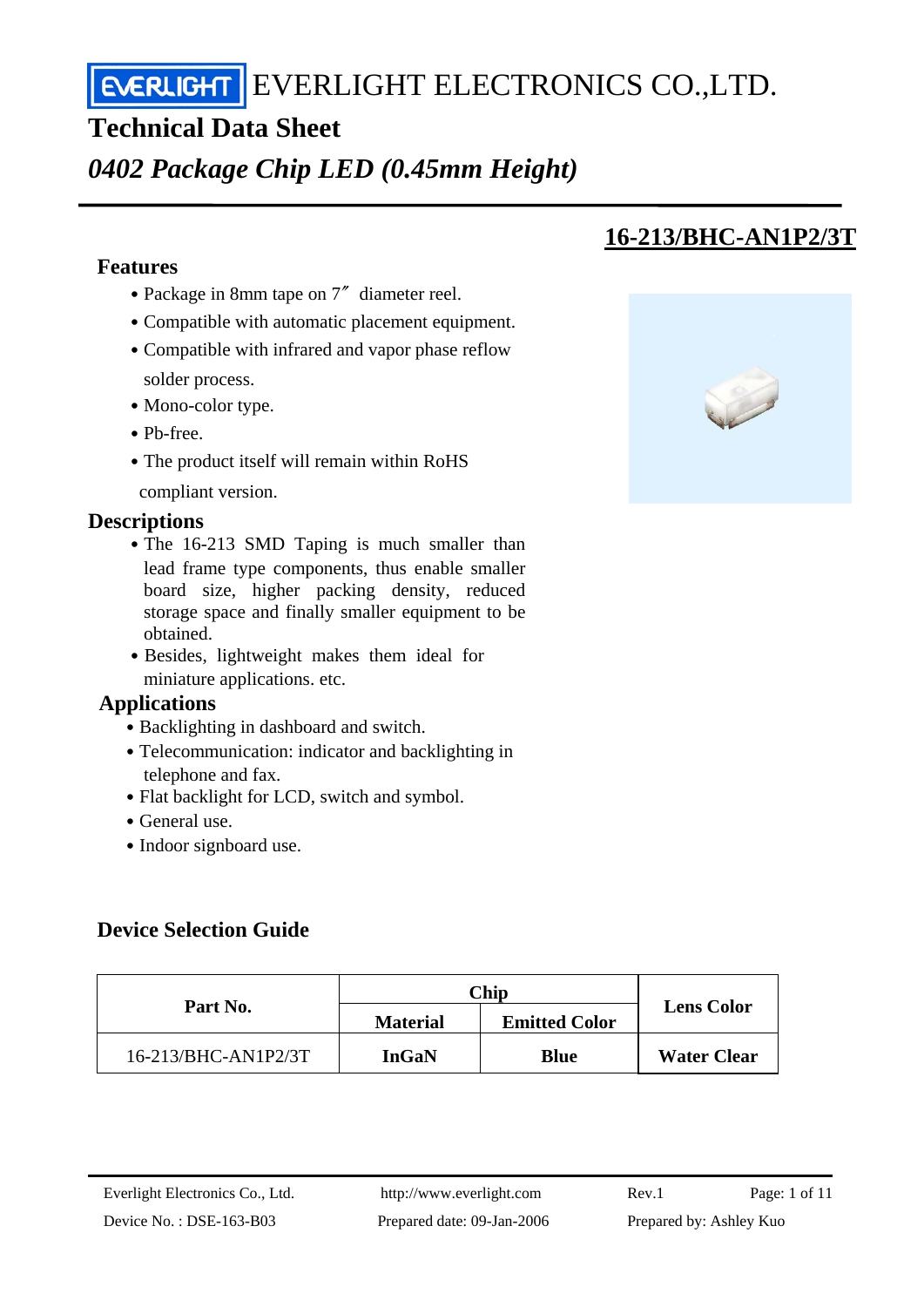

### **Package Outline Dimensions**



Note: The tolerances unless mentioned is  $\pm 0.1$ mm ,Unit = mm

Device No.: DSE-163-B03 Prepared date: 09-Jan-2006 Prepared by: Ashley Kuo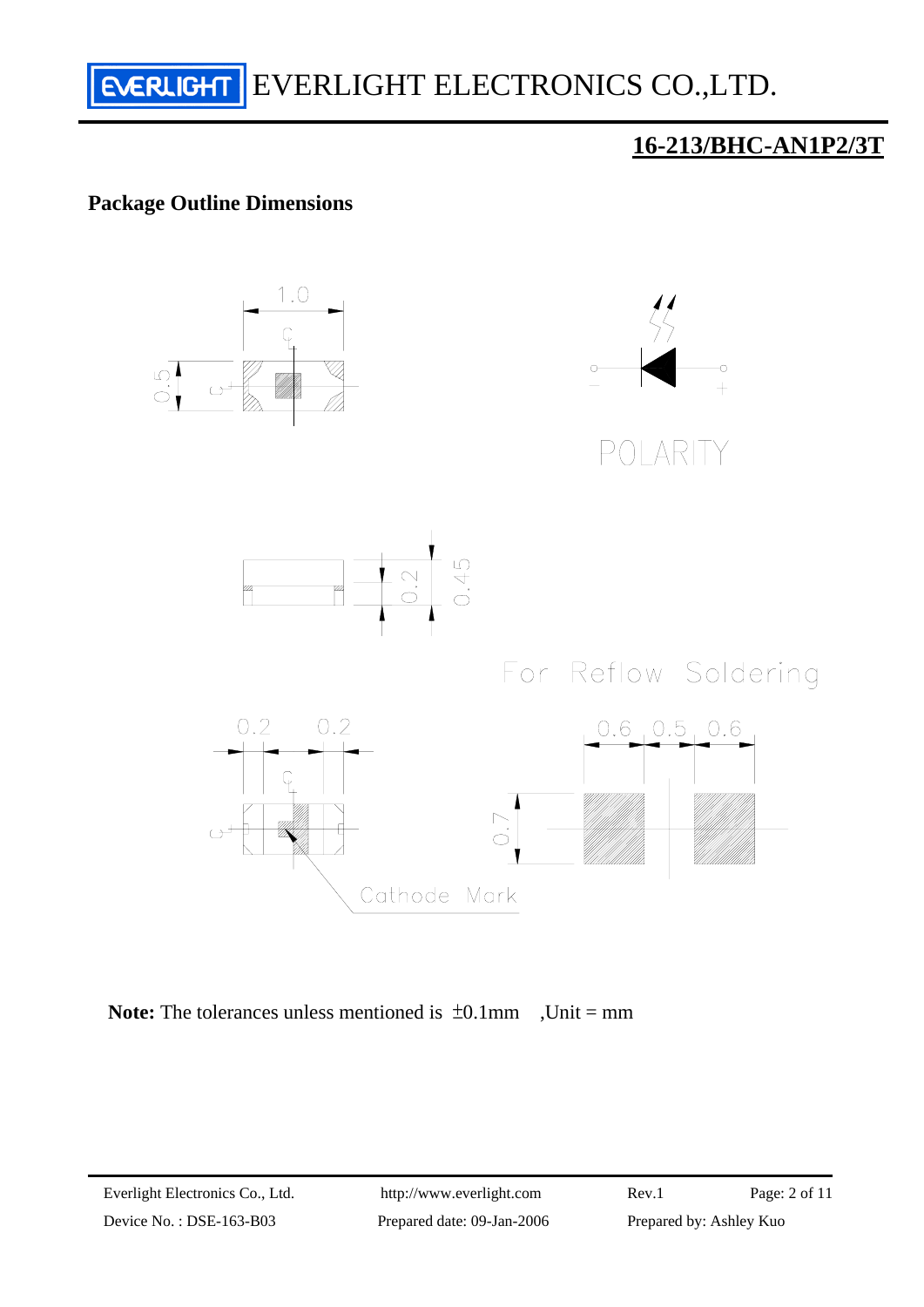EVERLIGHT ELECTRONICS CO., LTD.

## **16-213/BHC-AN1P2/3T**

## **Absolute Maximum Ratings (Ta=25**℃**)**

| Parameter                                                     | Symbol      | Rating                                                                                        | Unit         |
|---------------------------------------------------------------|-------------|-----------------------------------------------------------------------------------------------|--------------|
| <b>Reverse Voltage</b>                                        | $\rm V_R$   | 5                                                                                             | V            |
| <b>Forward Current</b>                                        | $I_F$       | 25                                                                                            | mA           |
| <b>Operating Temperature</b>                                  | Topr        | $-40 \sim +85$                                                                                | $^{\circ}$ C |
| <b>Storage Temperature</b>                                    | <b>Tstg</b> | $-40 \sim +90$                                                                                | $^{\circ}C$  |
| <b>Soldering Temperature</b>                                  | <b>Tsol</b> | 260 (for 5 seconds)                                                                           | $^{\circ}$ C |
| Electrostatic Discharge (HBM)                                 | <b>ESD</b>  | 150                                                                                           | V            |
| <b>Power Dissipation</b>                                      | Pd          | 110                                                                                           | mW           |
| <b>Peak Forward Current</b><br>(Duty $1/10 \text{ @ } 1KHz$ ) | IFP         | 100                                                                                           | mA           |
| <b>Soldering Temperature</b>                                  | <b>Tsol</b> | Reflow Soldering : 260 $\degree$ C for 10 sec.<br>Hand Soldering : 350 $\degree$ C for 3 sec. |              |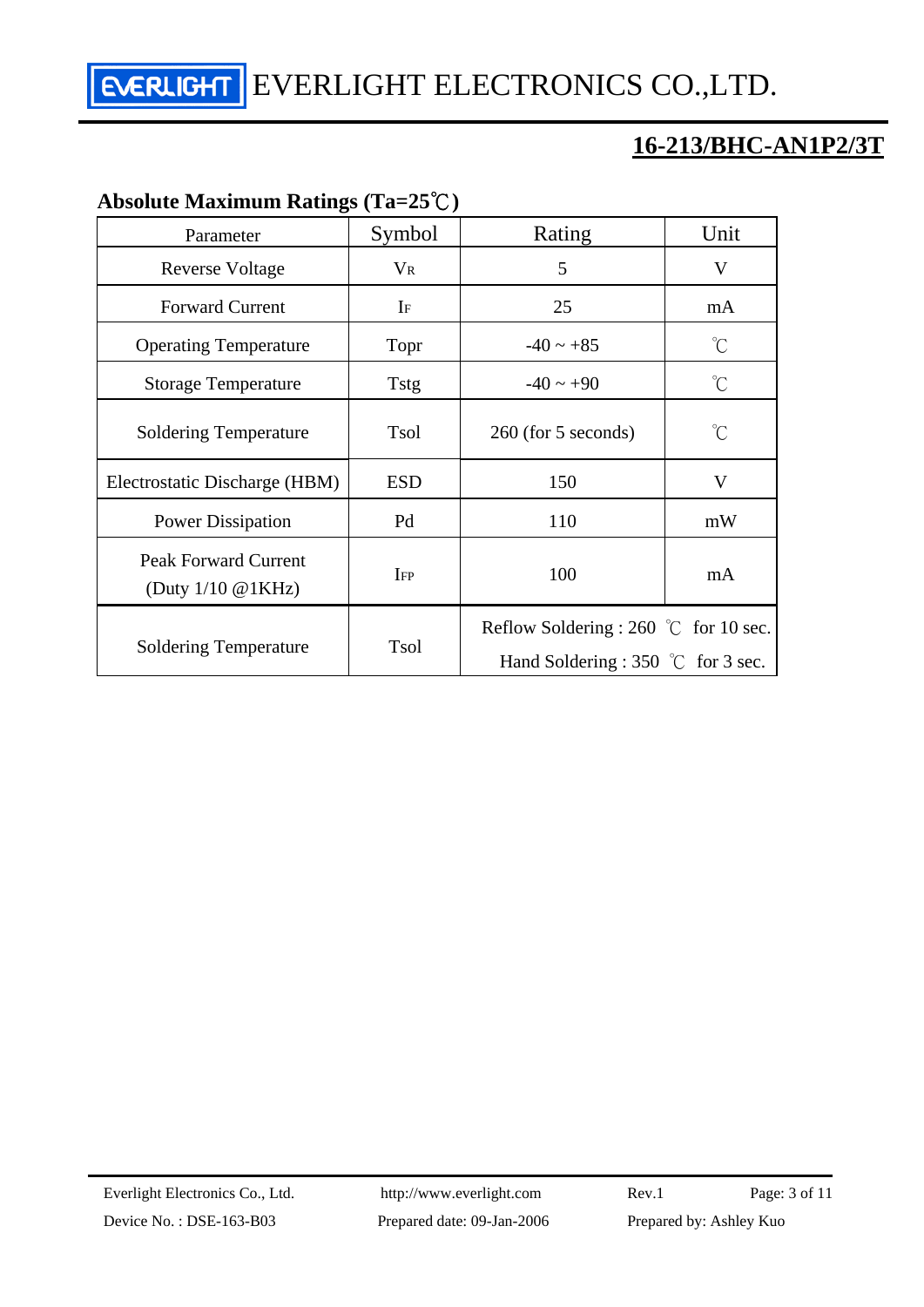EVERLIGHT ELECTRONICS CO.,LTD.

## **16-213/BHC-AN1P2/3T**

| $E$ ectro-Optical Characteristics (1a=25 $\cup$ ) |                     |       |      |       |             |             |  |
|---------------------------------------------------|---------------------|-------|------|-------|-------------|-------------|--|
| Parameter                                         | Symbol              | Min.  | Typ. | Max.  | Unit        | Condition   |  |
| Luminous Intensity                                | Iv                  | 28.5  |      | 72.0  | mcd         |             |  |
| Peak Wavelength                                   | $\lambda$ p         |       | 468  |       | nm          |             |  |
| Dominant<br>Wavelength                            | $\lambda$ d         | 464.5 |      | 476.5 | nm          |             |  |
| <b>Spectrum Radiation</b><br>Bandwidth            | $\triangle \lambda$ |       | 35   |       | nm          | $IF = 20mA$ |  |
| Viewing Angle                                     | $2 \theta$ 1/2      |       | 120  |       | deg         |             |  |
| <b>Forward Voltage</b>                            | $\rm V_F$           | 2.7   | 3.3  | 3.7   | $\mathbf V$ |             |  |
| <b>Reverse Current</b>                            | Ir                  |       |      | 50    | $\mu$ A     | $V_R = 5V$  |  |

## **Electro-Optical Characteristics (Ta=25**℃**)**

### **Notes:**

 **1.Tolerance of Luminous Intensity** ±**10%** 

 **2.Tolerance of Dominant Wavelength** ±**1nm**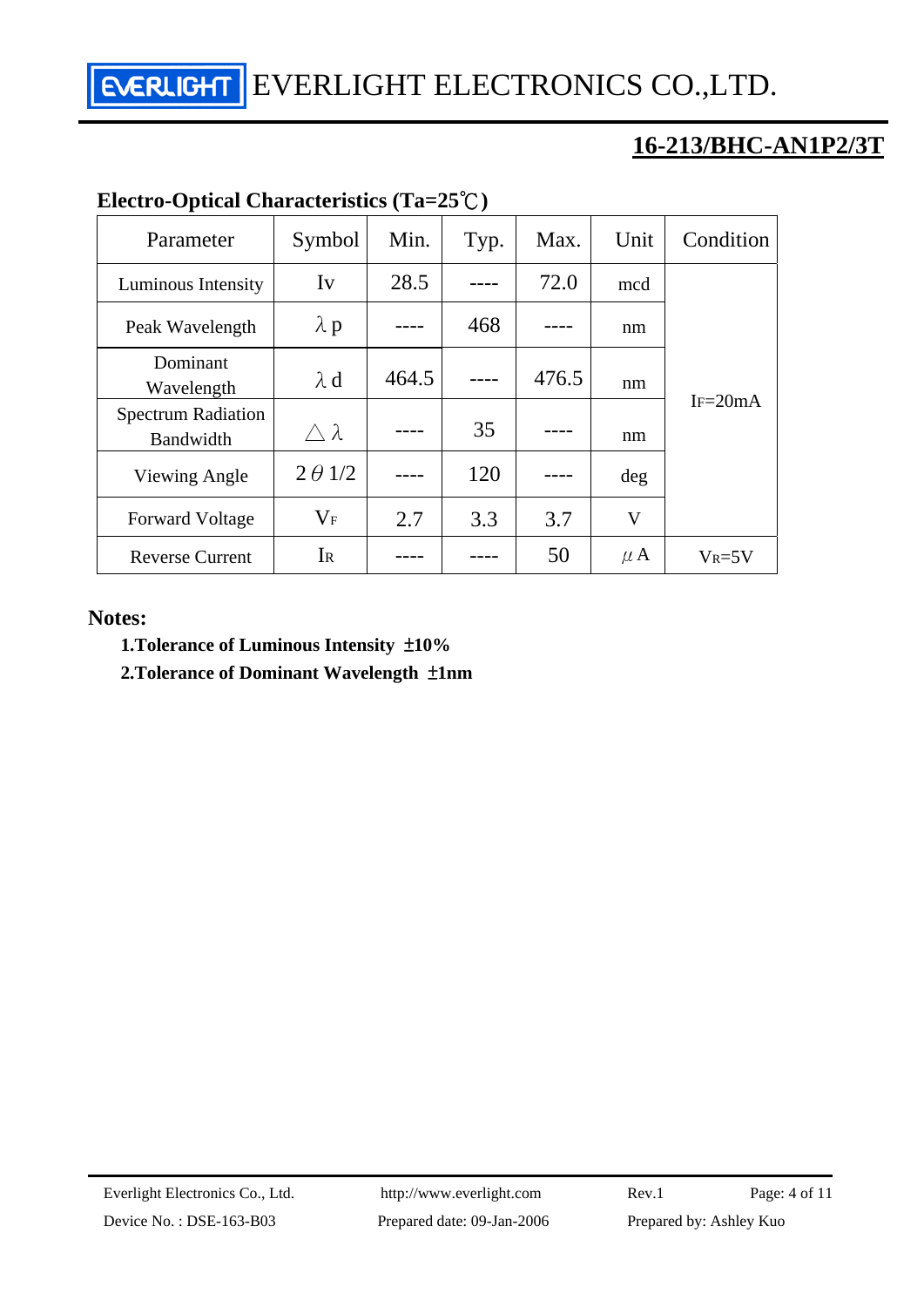EVERLIGHT ELECTRONICS CO.,LTD.

## **16-213/BHC-AN1P2/3T**

### **Bin Range Of Dom. Wavelength**

| Group | Bin | Min   | Max   | Unit | Condition   |
|-------|-----|-------|-------|------|-------------|
| A     | A9  | 464.5 | 467.5 |      | $IF = 20mA$ |
|       | A10 | 467.5 | 470.5 | nm   |             |
|       | A11 | 470.5 | 473.5 |      |             |
|       | A12 | 473.5 | 476.5 |      |             |

## **Bin Range Of Luminous Intensity**

| <b>Bin</b>     | Min  | Max  | Unit | Condition   |  |
|----------------|------|------|------|-------------|--|
| N1             | 28.5 | 36.0 |      |             |  |
| N2             | 36.0 | 45.0 |      | $IF = 20mA$ |  |
| P1             | 45.0 | 57.0 | mcd  |             |  |
| P <sub>2</sub> | 57.0 | 72.0 |      |             |  |

**Notes:** 

 **1.Tolerance of Luminous Intensity** ±**10%** 

 **2.Tolerance of Dominant Wavelength** ±**1nm**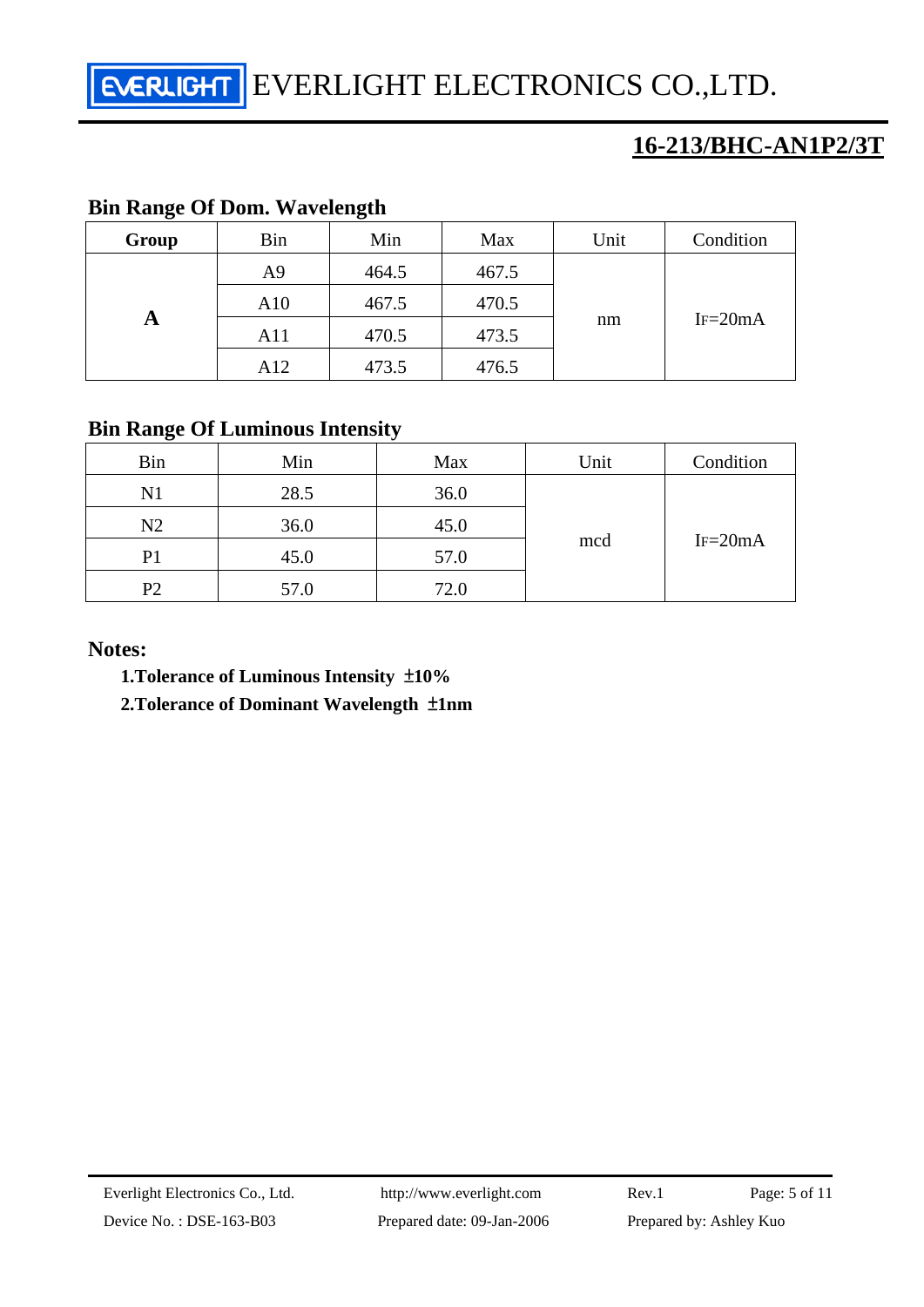EVERLIGHT ELECTRONICS CO.,LTD.

## **16-213/BHC-AN1P2/3T**

### **Typical Electro-Optical Characteristics Curves**

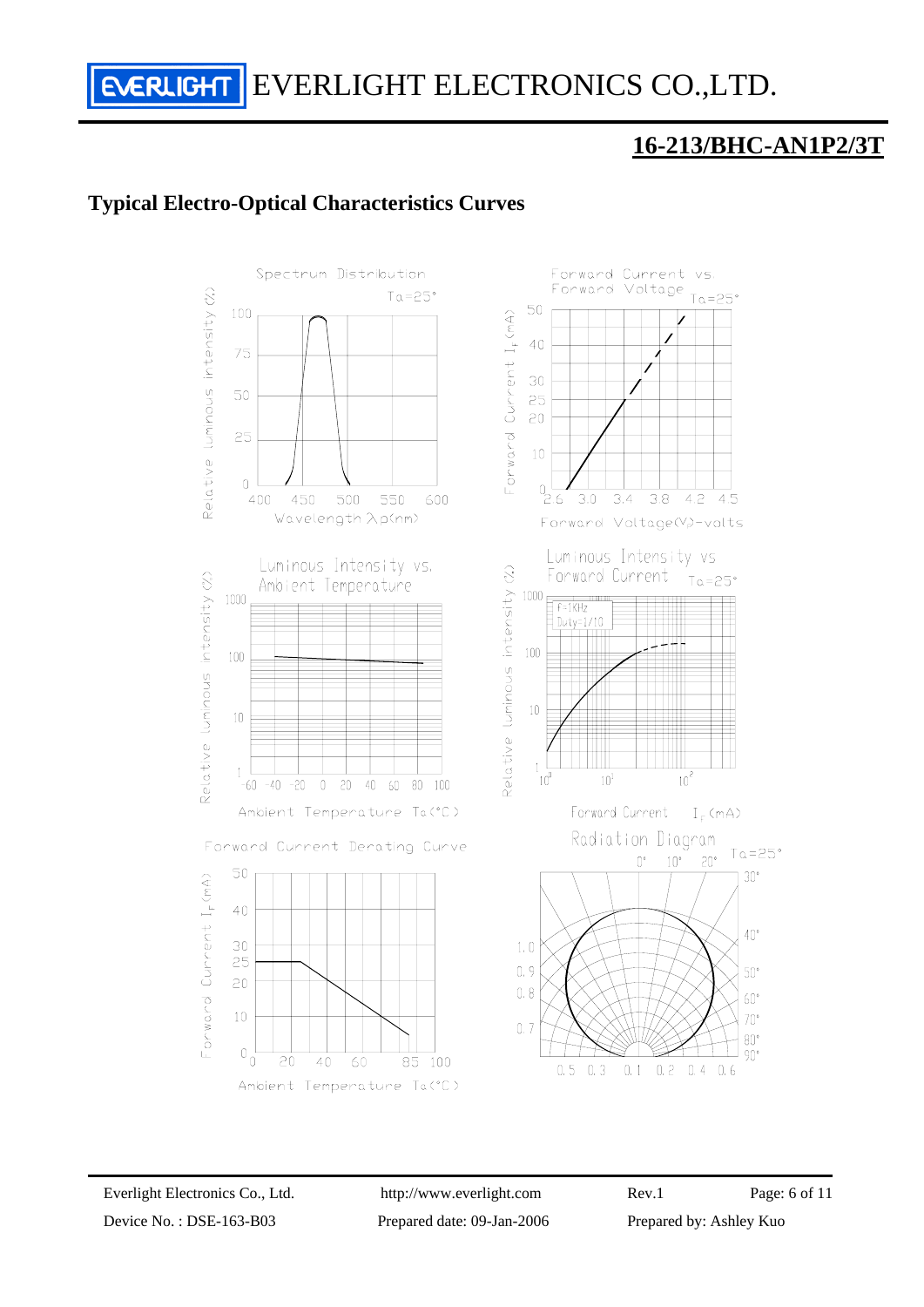# EVERLIGHT ELECTRONICS CO., LTD.

## **16-213/BHC-AN1P2/3T**

### **Label explanation**

- **CAT: Luminous Intensity Rank**
- **HUE: Dom. Wavelength Rank**
- **REF: Forward Voltage Rank**



### **Reel Dimensions**



**Note:** The tolerances unless mentioned is  $\pm 0.1$  mm, Unit = mm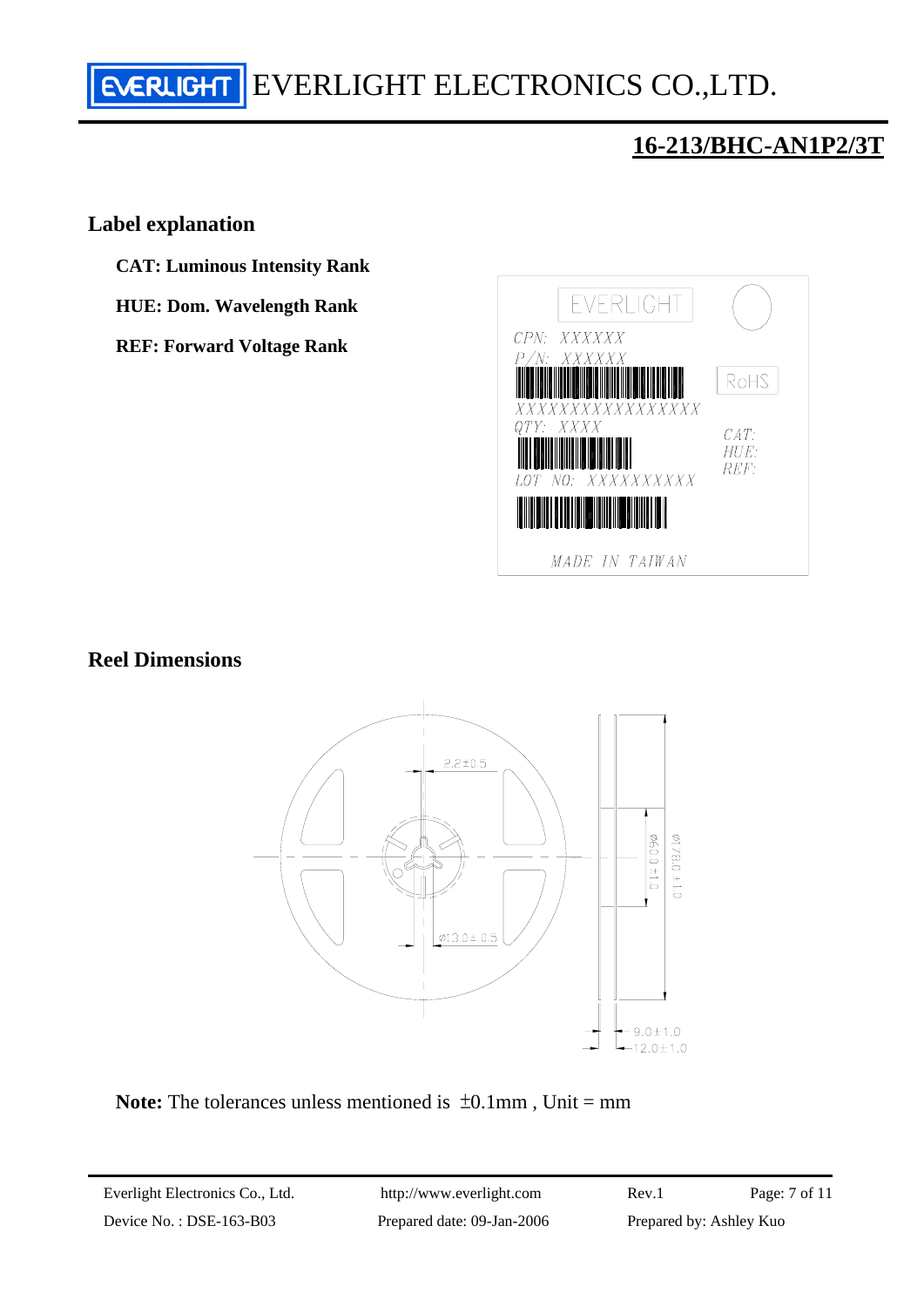# **EVERLIGHT** EVERLIGHT ELECTRONICS CO., LTD.

## **16-213/BHC-AN1P2/3T**

### **Carrier Tape Dimensions: Loaded quantity 3000 PCS per reel**



**Note:** The tolerances unless mentioned is  $\pm 0.1$ mm, Unit = mm

### **Moisture Resistant Packaging**

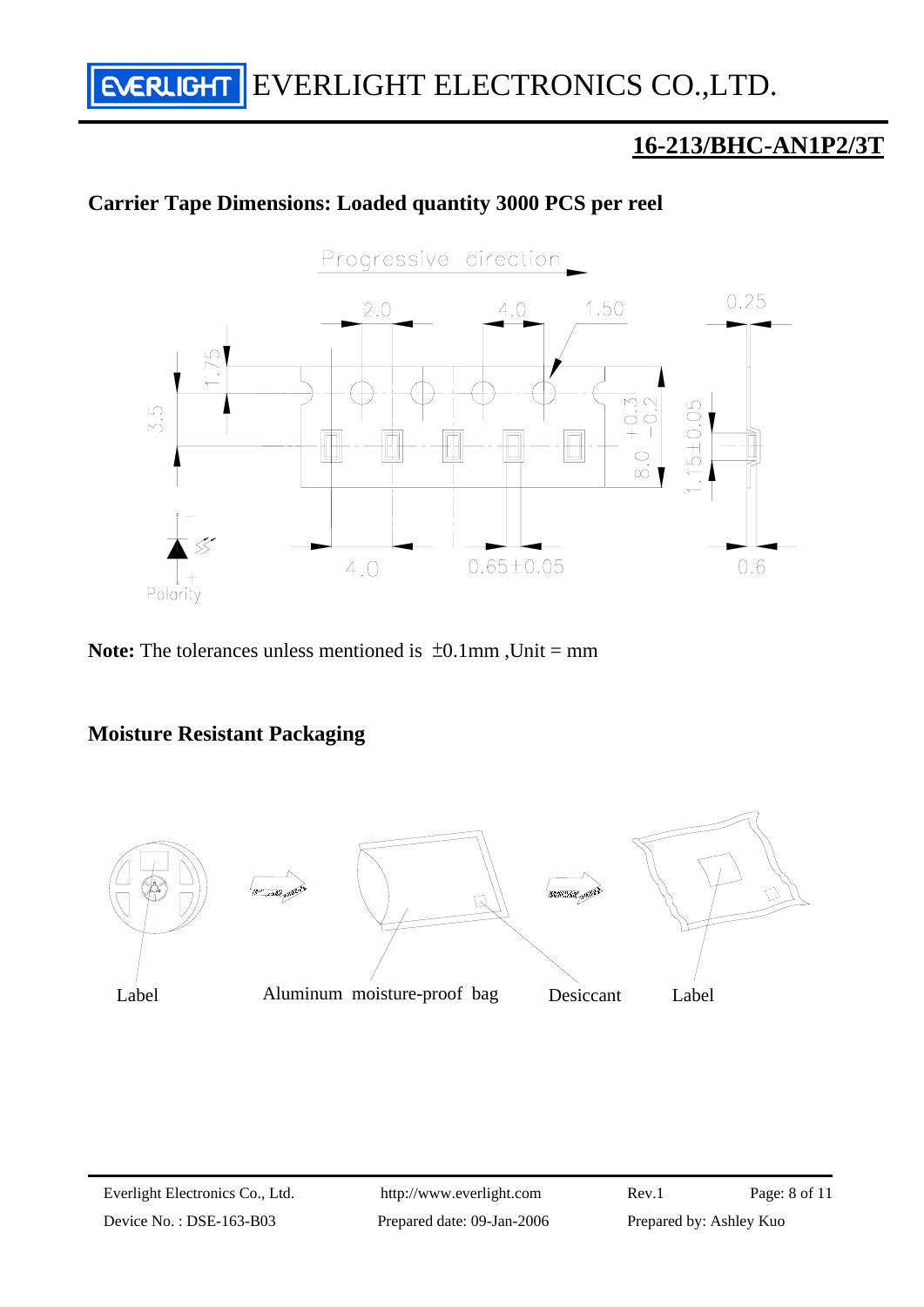

### **Reliability Test Items And Conditions**

The reliability of products shall be satisfied with items listed below. Confidence level: 90%

LTPD:10%

| No.            | Items                                      | <b>Test Condition</b>                                                 | <b>Test</b><br>Hours/Cycles | Sample<br><b>Size</b> | Ac/Re |
|----------------|--------------------------------------------|-----------------------------------------------------------------------|-----------------------------|-----------------------|-------|
| $\mathbf{1}$   | <b>Reflow Soldering</b>                    | Temp.: $260^{\circ}$ C $\pm 5^{\circ}$ C<br>Min. 5sec.                | 6 Min.                      | 22 PCS.               | 0/1   |
| $\overline{2}$ | <b>Temperature Cycle</b>                   | $H: +100^{\circ}C$ 15min<br>$\int$ 5 min<br>$L: -40^{\circ}C$ 15min   | 300 Cycles                  | 22 PCS.               | 0/1   |
| 3              | <b>Thermal Shock</b>                       | $H: +100^{\circ}C$ 5min<br>$10 \text{ sec}$<br>$L: -10^{\circ}C$ 5min | 300 Cycles                  | 22 PCS.               | 0/1   |
| $\overline{4}$ | <b>High Temperature</b><br>Storage         | Temp.: $100^{\circ}$ C                                                | 1000 Hrs.                   | 22 PCS.               | 0/1   |
| 5              | Low Temperature<br>Storage                 | Temp. : $-40^{\circ}$ C                                               | 1000 Hrs.                   | 22 PCS.               | 0/1   |
| 6              | DC Operating Life                          | $IF = 20 mA$                                                          | 1000 Hrs.                   | 22 PCS.               | 0/1   |
| $\overline{7}$ | High Temperature /<br><b>High Humidity</b> | $85^{\circ}$ C/85%RH                                                  | 1000 Hrs.                   | 22 PCS.               | 0/1   |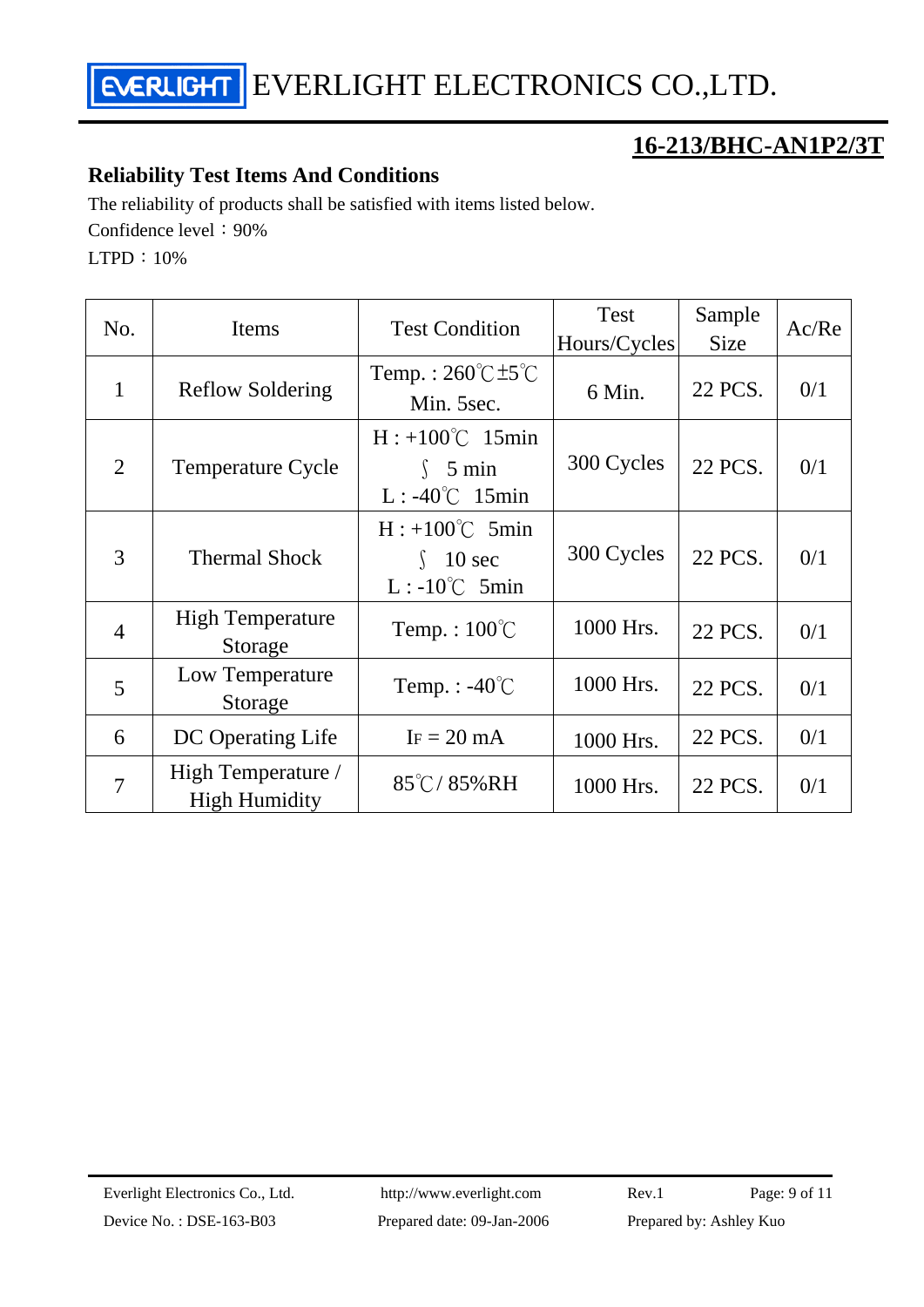## **Precautions For Use**

1. Over-current-proof

Customer must apply resistors for protection, otherwise slight voltage shift will cause big current change ( Burn out will happen ).

- 2. Storage
	- 2.1 Do not open moisture proof bag before the products are ready to use.
- 2.2 Before opening the package: The LEDs should be kept at  $30^{\circ}$  or less and 90%RH or less.
- 2.3 After opening the package: The LED's floor life is 1 year under 30 deg C or less and 60% RH or less. If unused LEDs remain, it should be stored in moisture proof packages.
- 2.4 If the moisture absorbent material (silica gel) has faded away or the LEDs have exceeded the storage time, baking treatment should be performed using the following conditions. Baking treatment : 60±5℃ for 24 hours.
- 3. Soldering Condition
- 3.1 Pb-free solder temperature profile



- 3.2 Reflow soldering should not be done more than two times.
- 3.3 When soldering, do not put stress on the LEDs during heating.
- 3.4 After soldering, do not warp the circuit board.